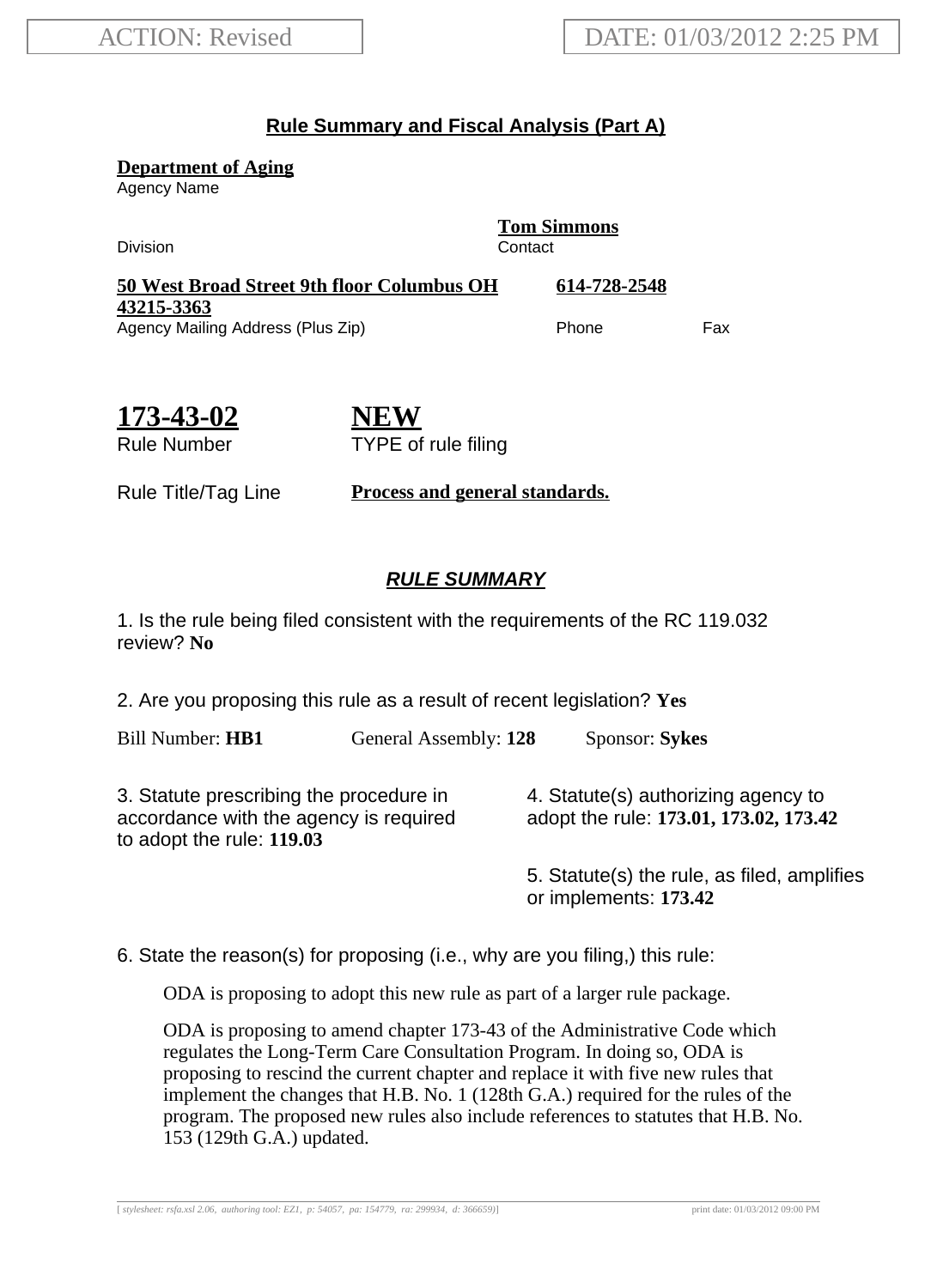7. If the rule is an AMENDMENT, then summarize the changes and the content of the proposed rule; If the rule type is RESCISSION, NEW or NO CHANGE, then summarize the content of the rule:

This proposed new rule will regulate the process for providing long-term care consultations.

8. If the rule incorporates a text or other material by reference and the agency claims the incorporation by reference is exempt from compliance with sections 121.71 to 121.74 of the Revised Code because the text or other material is **generally available** to persons who reasonably can be expected to be affected by the rule, provide an explanation of how the text or other material is generally available to those persons:

*This response left blank because filer specified online that the rule does not incorporate a text or other material by reference.*

9. If the rule incorporates a text or other material by reference, and it was **infeasible** for the agency to file the text or other material electronically, provide an explanation of why filing the text or other material electronically was infeasible:

*This response left blank because filer specified online that the rule does not incorporate a text or other material by reference.*

10. If the rule is being **rescinded** and incorporates a text or other material by reference, and it was **infeasible** for the agency to file the text or other material, provide an explanation of why filing the text or other material was infeasible:

*Not Applicable.*

11. If **revising** or **refiling** this rule, identify changes made from the previously filed version of this rule; if none, please state so:

On January 3, 2012, ODA revise-filed the proposed new rule to:

1. Change the title from "Process" to "Process and general standards."

2. Replace "guidelines" in the unnumbered paragraph with "standards."

3. Reorganize the rule so that all paragraphs with a process topic fall under paragraph (A) of the rule while all paragraphs with a general-standard topic fall under paragraph (B) of the rule.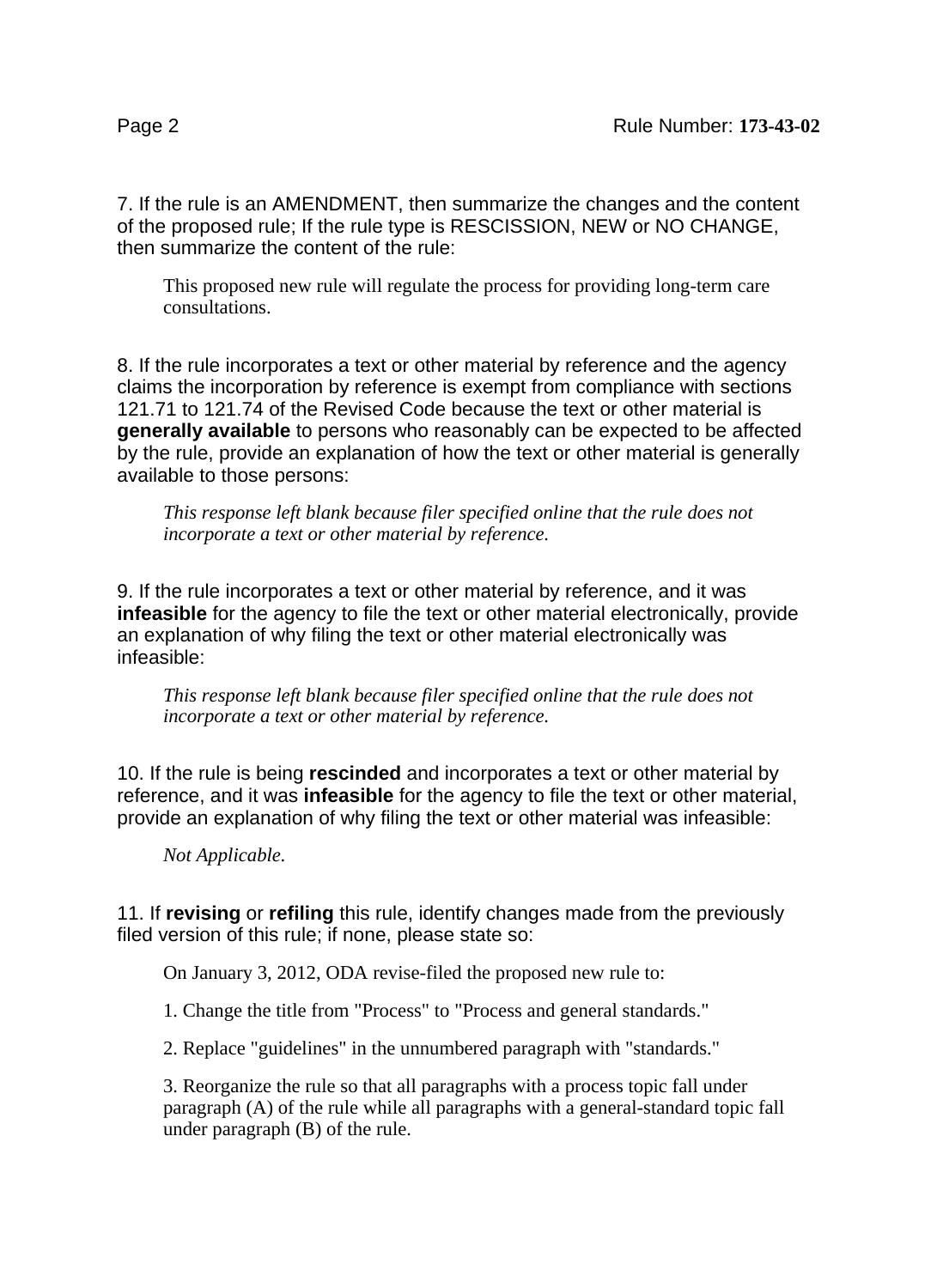4. Insert as paragraph  $(A)(3)$  of the rule process requirements that ODA is simultaneously removing from paragraph  $(C)(2)$  of proposed new rule 173-43-03 of the Administrative Code. The language says, "The nursing facility shall notify the program administrator of any individual who is a nursing facility resident that was admitted under a time-limited convalescent exemption or who was admitted under a categorical determination in accordance with rules 5101:3-3-15.1, 5122-21-03, or rule 5123:2-14-01 of the Administrative Code, but has since been found to require a stay in a nursing facility that will exceed the time limits specified in those rules. The nursing facility shall notify the program administrator no later than seventy-two hours after the expiration of the time limit, unless rule 173-43-03 of the Administrative Code exempts the individual. Upon being notified, the program administrator shall determine if a long-term care consultation is required."

5. Replace "perform the long-term care consultation" in paragraph (E) of the rule [now paragraph (A)(6) of the rule] with "provide a long-term care consultation." This will create consistency with verbiage in the Revised Code and most other occurrences in the proposed new rules of chapter 173-43 of the Administrative Code.

6. Replace "decision" in paragraph  $(G)(5)$  of the rule [now paragraph  $(B)(1)(e)$  of the rule] with "decisions."

7. Move paragraph (H) of the rule to the end of the paragraphs on process so that it becomes paragraph (A)(8) of the rule. Because it describes that a program administrator does at the end of the process, it should appear at the end of the rule.

8. Reorganize the material in paragraph (J) of the rule [now paragraph (A)(8) of the rule] and its sub-paragraphs.

9. Replace "ODJFS" in paragraph (K) of the rule [now paragraph (B)(3) of the rule] with "department of job and family services."

10. Replace the language in paragraph (K) of the rule [now paragraph (B)(3) of the rule] with, "A nursing facility...may only admit or retain an individual as a resident upon receipt of evidence that the nursing facility has complied with rules 173-43-02 and 173-43-03 of the Administrative Code and that the program administrator has provided a long-term care consultation to the individual, unless rule 173-43-03 of the Administrative Code exempts the individual."

11. Replace "to person attempting" in paragraph (L) of the rule [now paragraph  $(B)(2)$  of the rule] with "to any person who is attempting."

12. Upload a revised public-hearing notice.

13. Revise this RSFA.

12. 119.032 Rule Review Date: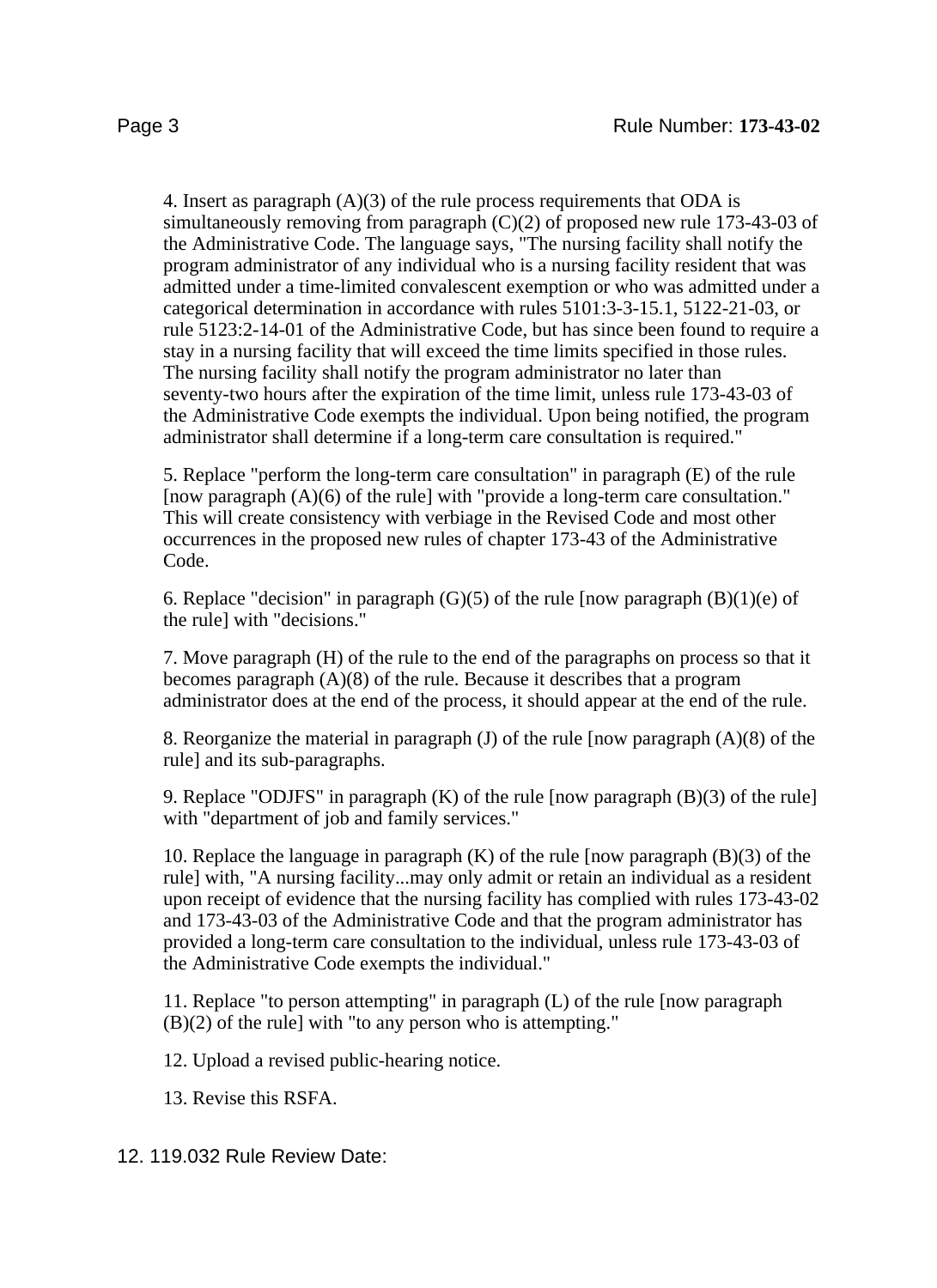(If the rule is not exempt and you answered NO to question No. 1, provide the scheduled review date. If you answered YES to No. 1, the review date for this rule is the filing date.)

NOTE: If the rule is not exempt at the time of final filing, two dates are required: the current review date plus a date not to exceed 5 years from the effective date for Amended rules or a date not to exceed 5 years from the review date for No Change rules.

## **FISCAL ANALYSIS**

13. Estimate the total amount by which this proposed rule would **increase / decrease** either **revenues / expenditures** for the agency during the current biennium (in dollars): Explain the net impact of the proposed changes to the budget of your agency/department.

This will have no impact on revenues or expenditures.

\$0.00

Although section 173.42 of the Revised Code requires ODA to develop and administer the Long-Term Care Consultation Program, H.B. No. 153 (129th G.A.) moved the program's funding to budget line item GRF-600-525, which is under JFS, not ODA. Therefore, ODA estimates that the proposed adoption of this new rule will have no impact upon the biennial budget that the Ohio General Assembly established for ODA in H.B. No. 153.

Nevertheless, ODA estimates that the proposed adoption of this new rule will also have no impact upon the biennial budget that the Ohio General Assembly established for line item GRF-600-525. In FY11, area agencies on aging provided 53,035 long-term care consultations. So far in FY12, area agencies on aging are providing fewer long-term care consultations than at the same point in FY11. Although it is possible that public awareness of the free long-term care consultations, the aging of Ohio's population, and other changes to the long-term service and support system could lead to an increasing number of long-term care consultations, ODA does not estimate that the adoption of this new rule will create an increase in the number of long-term care consultations for FY12 or subsequent years. Therefore, ODA estimates that the proposed adoption of this new rule will have no impact upon the biennial budget that the Ohio General Assembly established for GRF-600-525.

14. Identify the appropriation (by line item etc.) that authorizes each expenditure necessitated by the proposed rule:

GRF-600-525 Health Care/Medicaid (State and Federal).